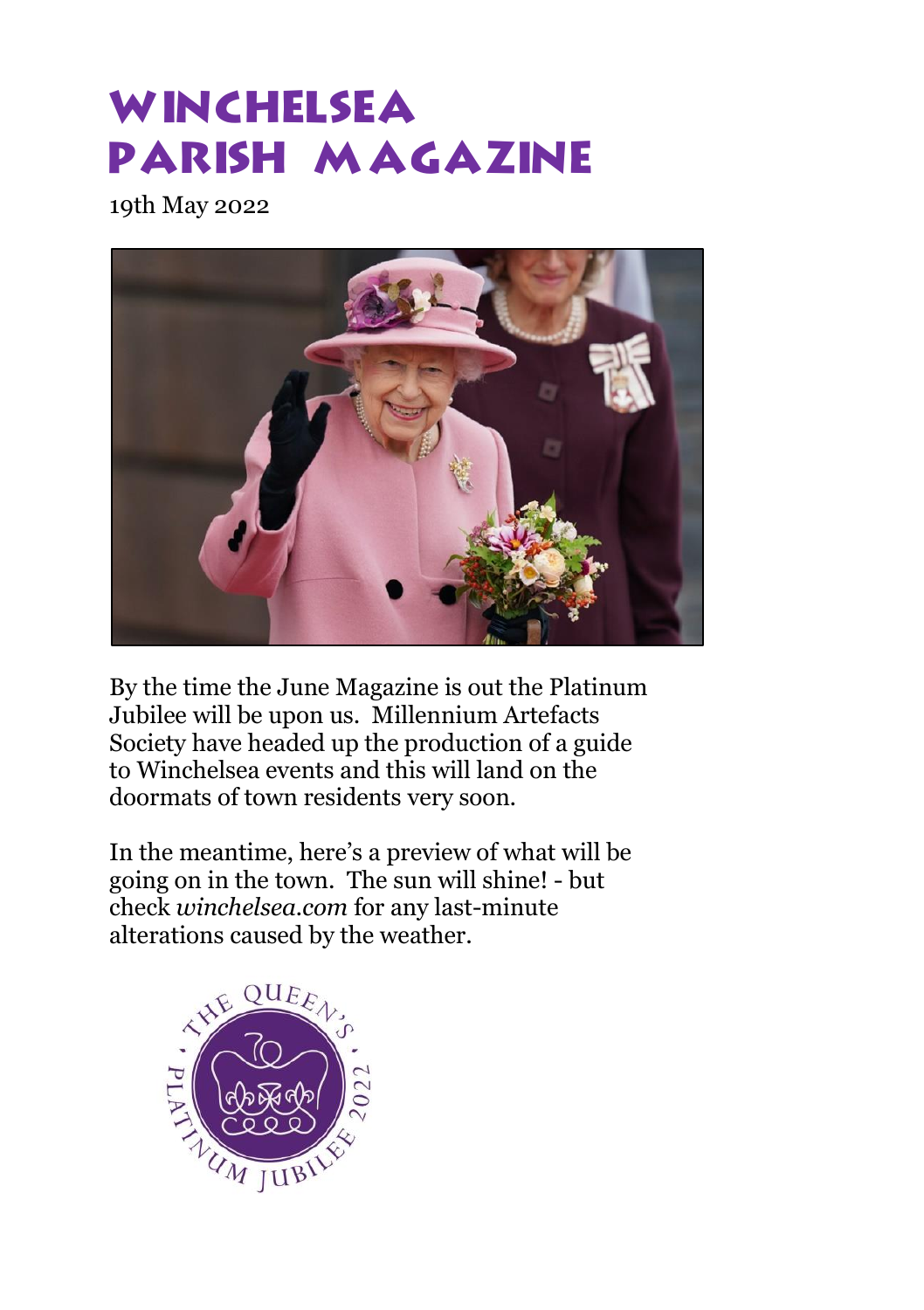

Thursday 2nd June

# **Beacon Lighting**

Reception at the New Hall from 8pm Beacon Lighting at 9.45pm

Friday 3rd June at 3pm

# **Organ Concert**

Come and join resident organist David Birchenough at St Thomas' Church as he plays standard tunes of the decades with a singalong in celebration of the Queen's Platinum Jubilee followed by tea and cake - entry by donation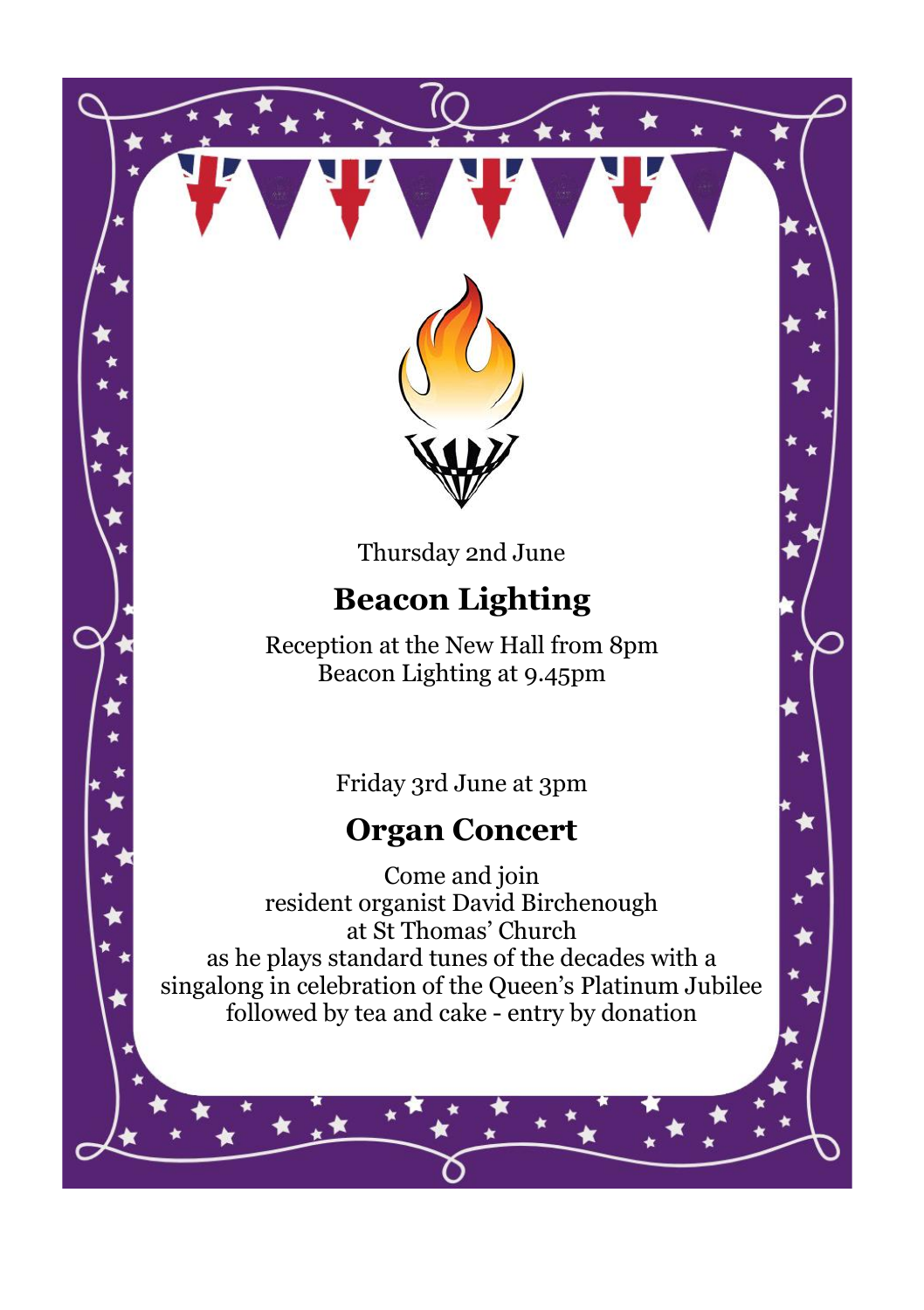#### Saturday 4th June 10.30 am till 12

# **Jubilee Church Market**

at St Thomas' Church A sale of scarves and handbags will also take place to raise funds for the church

#### Saturday 4th June 1pm to 4pm

#### **Treasures from the Museum**

A sale of engravings and watercolours to raise funds for the Museum will be held in the Court Hall The works all feature Winchelsea buildings and scenes Coffee and tea will be available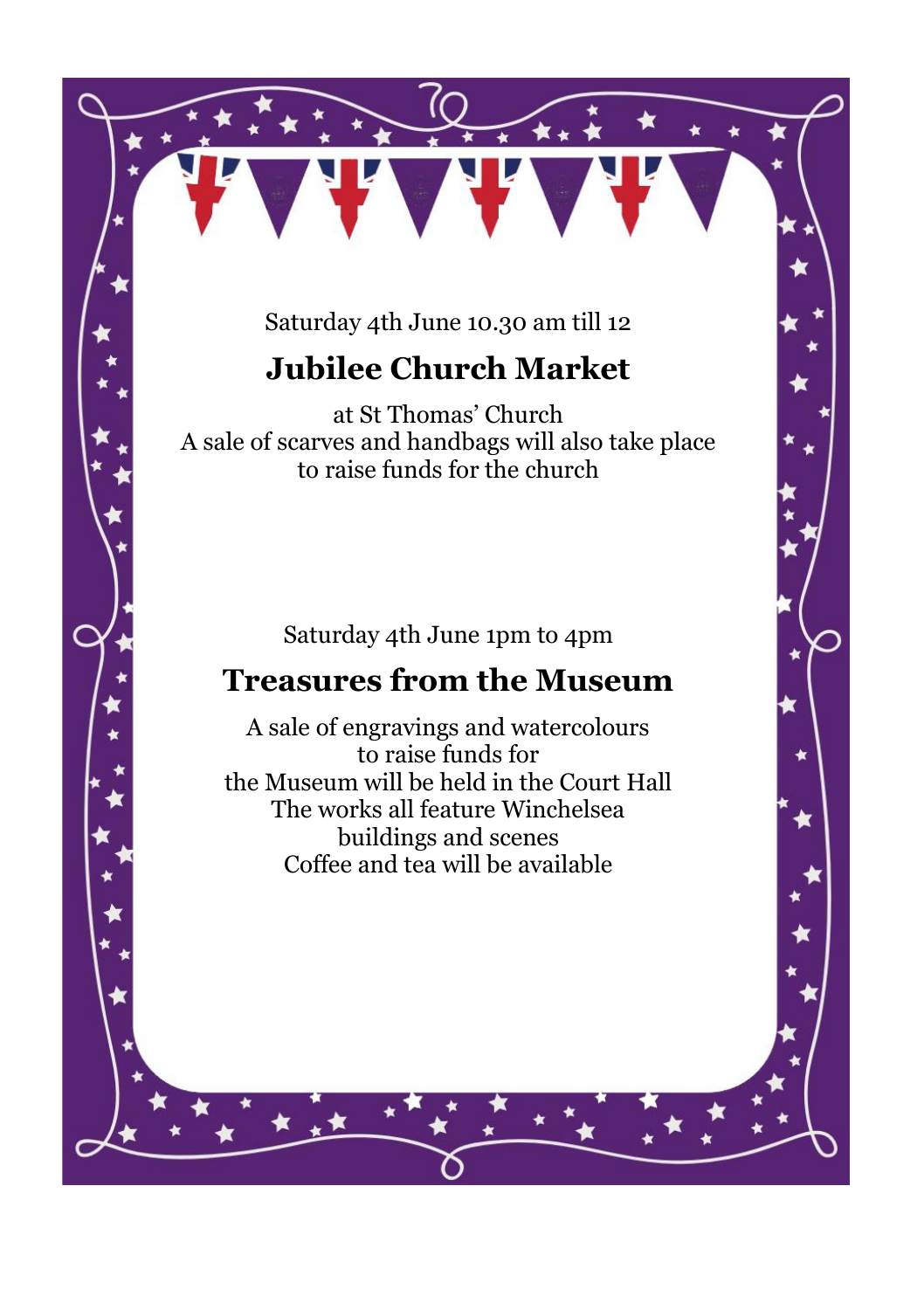Sunday 5th June at 11am

# **Service of Thanksgiving**

A Service of Thanksgiving at St Thomas' Church in celebration of Her Majesty's 70 year reign with Parish Eucharist

Sunday 5th June from 1pm

# **Big Jubilee Picnic**

on the Cricket Field Bring your picnic tables, chairs and rugs and your own picnic - or buy from the BBQ laid on by the New Inn Home-made ice-cream, soft drinks, beer and wine for sale including sparkling wine from the Charles Palmer Vineyard Hooe Silver Band will play during the picnic and at 4pm East Surrey Morris Dancers will perform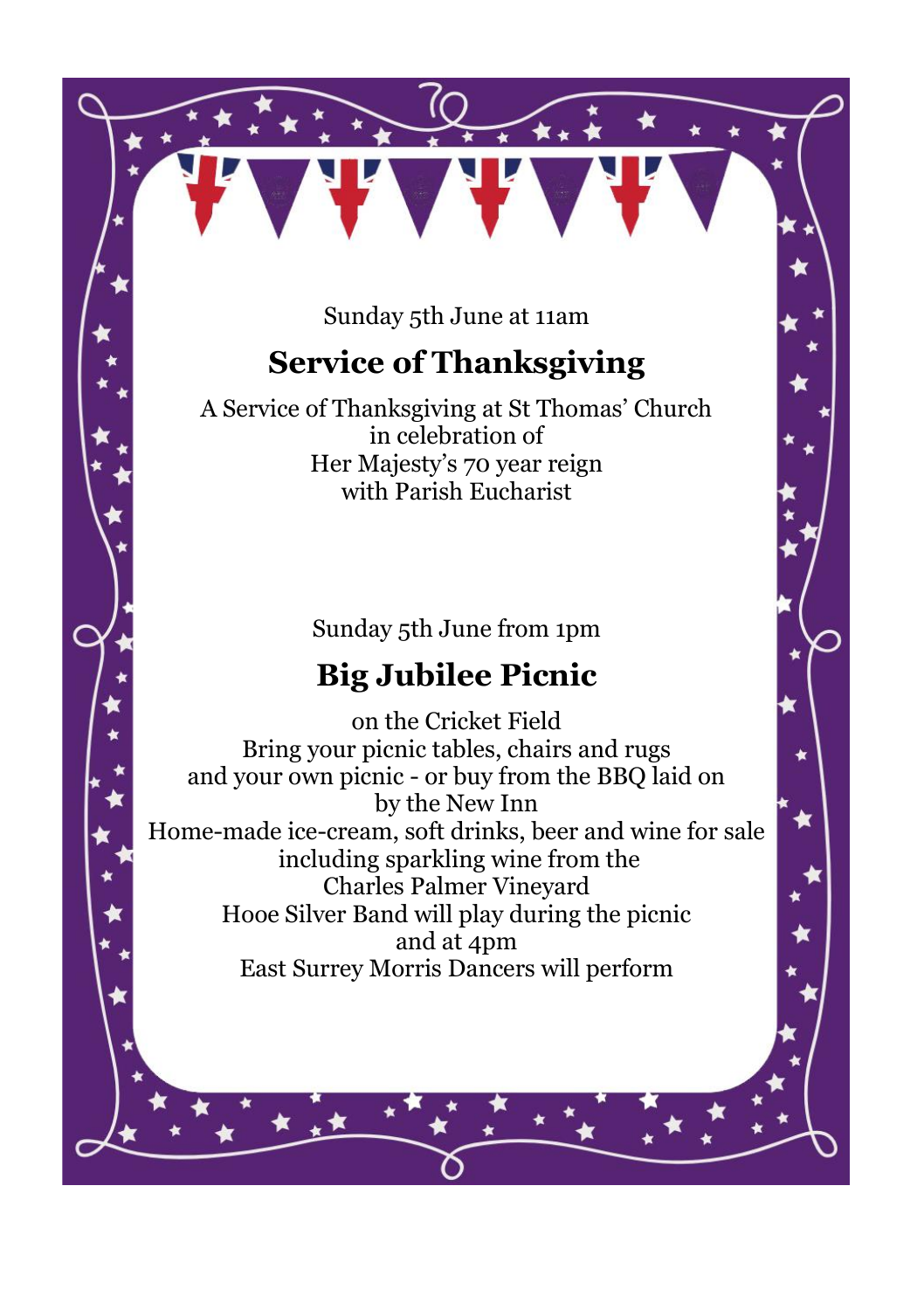

**Phone Paul 01797 226252.** 

pop into the pub, or on the door.

### in support of **[Oam**

the Triends of the ancient monuments & museum, Winchelsea Charity No.1001486.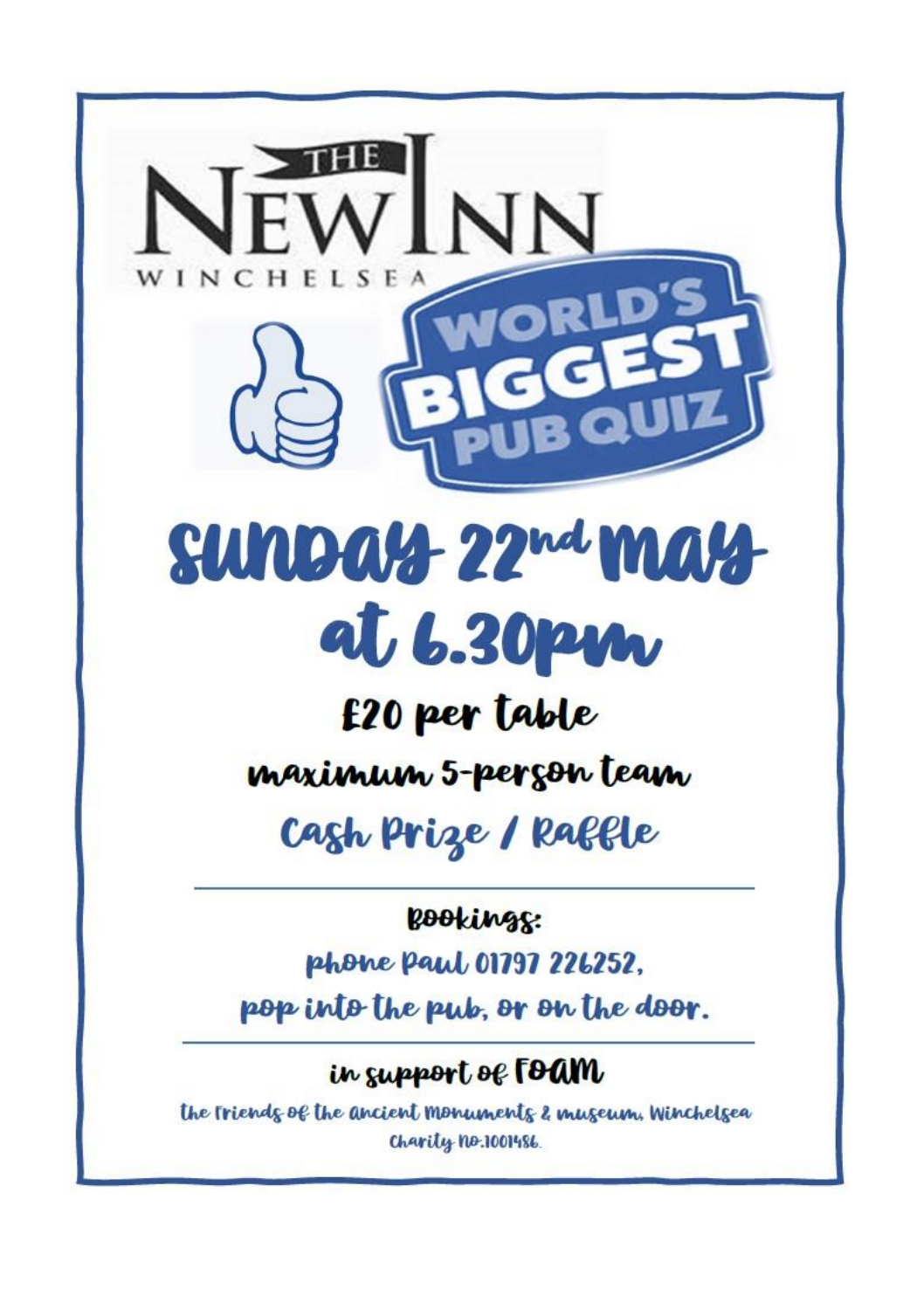

# **Outing to Leonardslee Gardens**

Tickets are still available for the Garden Society outing on Friday 27th May.

The coach leaves the German Street bus stop at 9am. Travel costs £18 and is payable at the Little Shop by cash or cheque in advance. Entry to the garden costs £12 by contactless payment on arrival.

In 2019, Leonardslee Lakes & Gardens near Horsham opened its doors after a closure of nine years. This magnificent Grade I listed garden was nearly lost forever and has been the subject of the largest garden restoration in England and possibly Europe.

For further information contact Shirley Meyer *[shirleymeyer@btinternet.com](mailto:shirleymeyer@btinternet.com)*